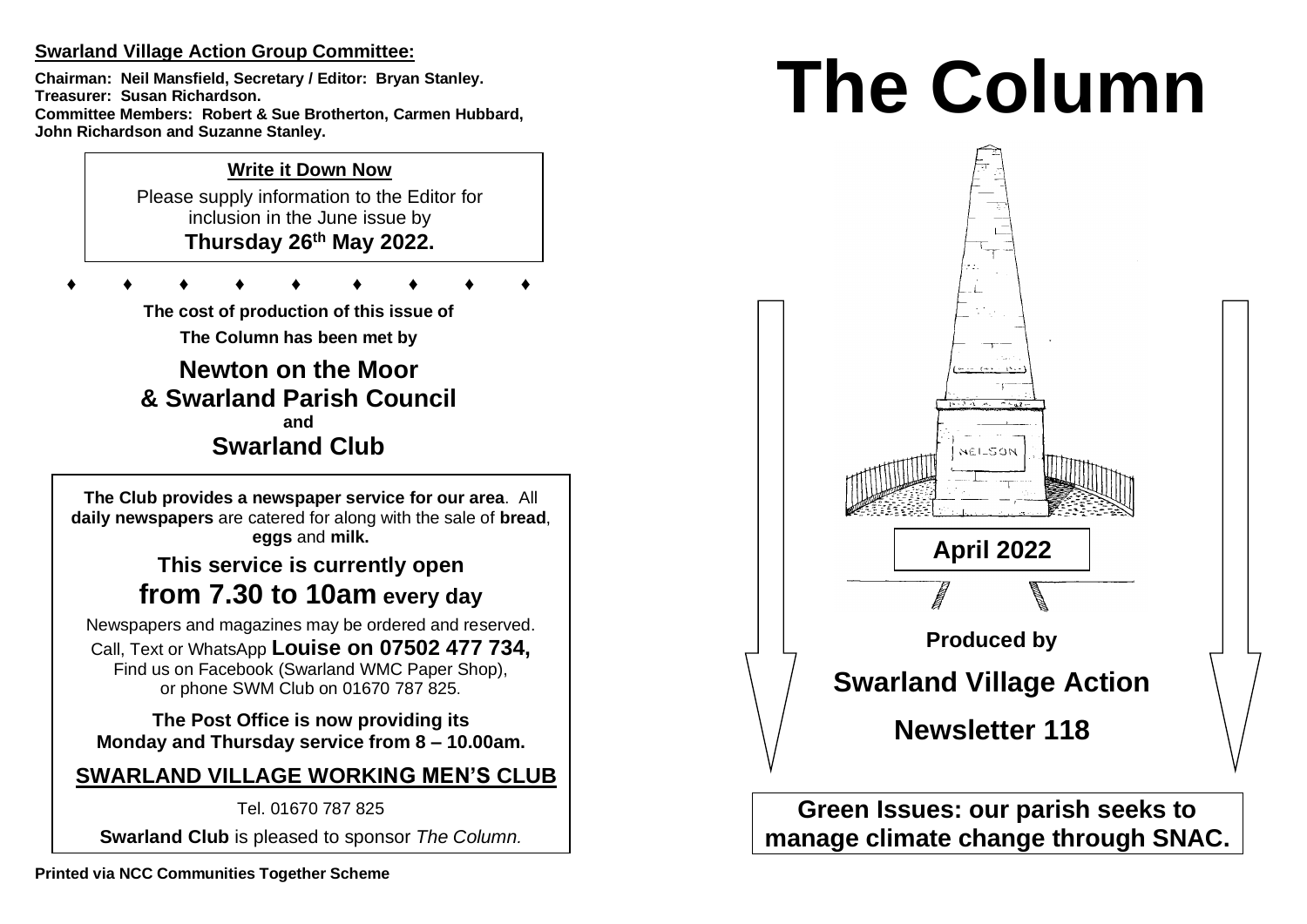Welcome to your latest issue of The Column and if you're new to the area, a special welcome to you**. To include something, however small, in the June issue, please supply it for inclusion by Thursday 26 th May. Send it to: The Editor, Bryan Stanley, on 01670 787 916 or by email at maxitoby1@gmail.com .**

Even with the eased Covid-19 situation, we are still using the NCC Communities Together Scheme to arrange printing it for us. Thanks to Ruth Armstrong for organising this again.

## **Mobile Library Dates**

The NCC mobile library comes to our parish on some Wednesdays. It stops in **Swarland opposite The Square from 10.00 - 11.00am** and **Newton on the Moor from 11.10 - 11.30am.** If you miss either of these it's also in **Guyzance from 11.40am – 12.00 and Old Felton from 12.15 – 12.35pm.**  The next visits in our area are on **27th April, 25th May and 22nd June**.

Most Libraries are now open for the 'select & collect' service and there are 'doorstep deliveries' for some customers. You may also wish to use NCC's Digital Library Services which are available 24/7.

You can check NCC's website for further library information at **northumberland.spydus.co.uk/cgi-bin/spydus.exe/msgtrn/wpac/home .**

#### **Support for Newton on the Moor and Swarland Residents**

## **NOT JUST COVID!**

Support is still available from the residents in the Parish who volunteered to help out their neighbours within the Parish during the Coronavirus Emergency, and also in response to the recent storms.

In our parish, we have a population of over 900, in over 450 houses, and many are elderly and / or living alone. Volunteers are there to help you if you are vulnerable through ill health or age, and don't have anyone else to help you. The sort of support we can provide is as follows:

- Daily Phone calls to check you are well and not needing help.
- Phone calls for a chat.
- Collection of prescriptions.
- Collection / delivery of food.
- Help with other problems where possible.

If you need help, email (if possible) **janandersonpc@gmail.com** or phone 07775 060 430 during office hours preferably.

The Parish Council website is being revised regularly with information relating to services available in our parish: find the website at **http://newtononthemoorandswarlandparishcouncil.org.uk/ .**

In relation to Covid, NCC is still running a very useful page of information including a daily update of infections in each ward (at **https://northumberland.gov.uk** ) and also has information relating to other emergency situations.

## **Neighbourhood Watch Update – January 2022**

## **Swarland / Newton on the Moor:**

So far, I have not received any information from the police regarding any criminal activity in our immediate area.

#### \* **Of General Interest**

Two eight-week-old Springer Spaniels were stolen overnight from premises near Alnwick. They were in outside kennels and were microchipped. The police wish to reassure the public that reports of dog thefts in the Northumbria Police area are rare. However, it is important to be remember that pets should be kept in a secure area overnight.

**If residents have information on any crime, please report this via the following numbers: Emergency issues 999, non emergency issues Tel. 101. To contact Rothbury Police, phone 101 ext 61353, e-mail alnwick.npt.northumbria.pnn.police.uk , or call in at the office in the Coquetdale Centre, Church Street, Rothbury. If the office is unattended, please use the yellow phone on the wall and an officer will be able to assist with your enquiry.** 

> *NW Co-ordinator, Harold Hinchliffe, 2 Nile Drive, Swarland. Tel.01670 783 669 or Mob.07713 097 250*

## **Ultrafast Broadband arriving in the area**

Alncom held a successful open evening on Monday  $7<sup>th</sup>$  March in Swarland Village Hall to talk about the potential full fibre network build in the Swarland area. It was explained that Alncom needed approximately 90 homes to apply for vouchers through the Government's Gigabit Broadband Voucher Scheme. Provided they get the take-up, Alncom will build a full fibre FTTP (Fibre To The Premises) broadband network which will supply the villages with Ultrafast connections. Swarland currently has FTTC (Fibre to the Cabinet) which is connected to houses via copper wire.

The Government vouchers, when combined, will mean that all recipients will be connected free of charge and will also get a new fibre router. Alncom is offering two starter packages for voucher recipients: 85Mbps for £25 and 125Mbps for £30 per month. Both payments include VAT and are for unlimited data download. Faster speeds are available.

One great feature of opting for Alncom broadband is that there's no need to maintain a landline to make it work (but you can keep it if you want to). To register, please go to **www.alncom.co.uk** and follow the procedure.

Thank you, **John Parker, Head of Community Engagement, The** Alncom Group. **Tel: 01665 604 816**, Mob: **07725 998 307**, Email: **john.parker@alncom.co.uk** ,website: **www.alncom.co.uk** .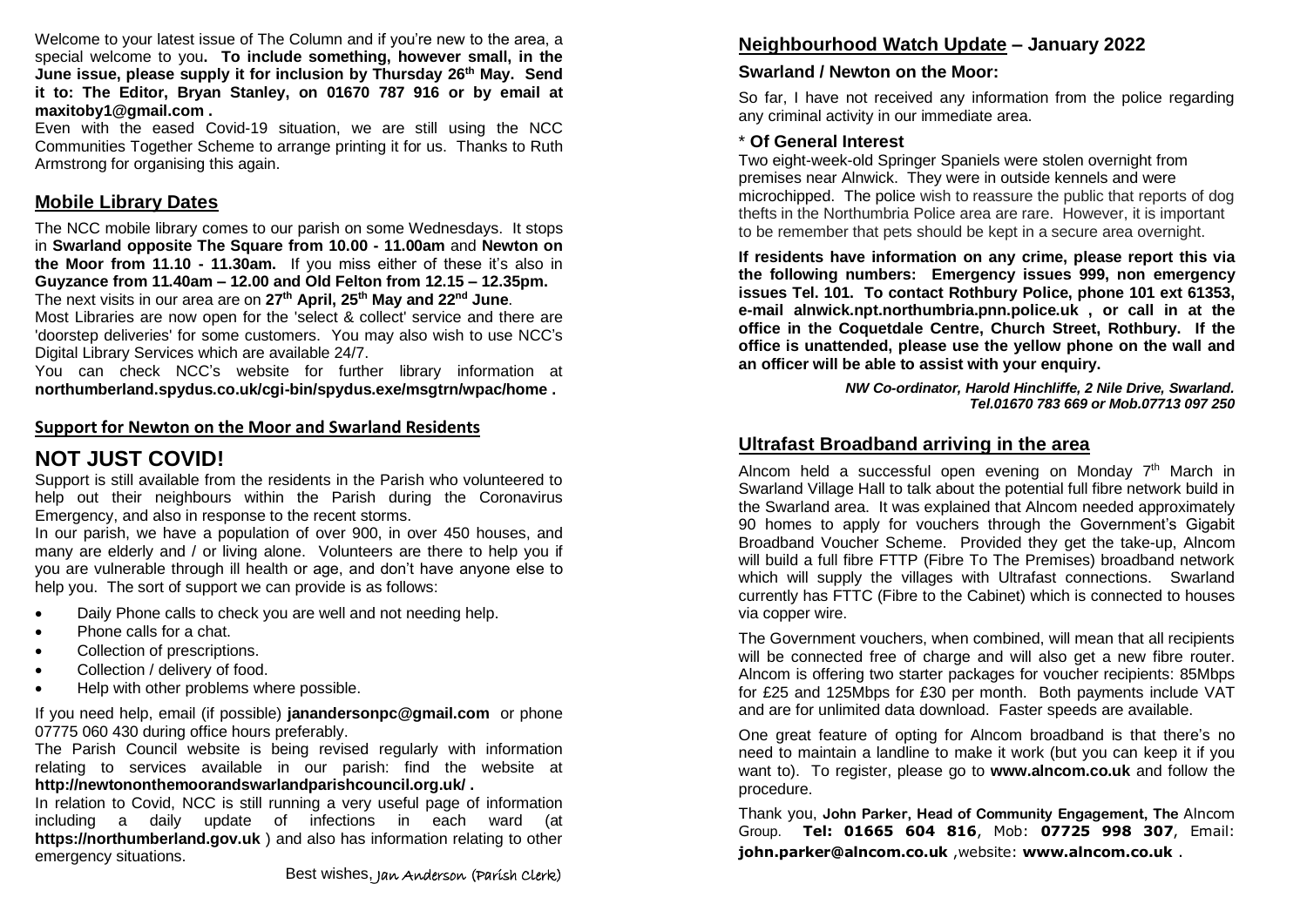## **NOT JUST COVID! Update**

Over the past year, we have had many requests for help collecting prescriptions and getting food in for residents, and even now one or two requests come in each month. I know for a lot of people, just knowing there were volunteers there who would help if needed, provided a lot of reassurance.

Then late last year we were hit with Storm Arwen, closely followed by other storms which left the parish without power, and blocked roads and caused lots of other problems and help was needed again by some residents. So, I wanted to put it to you all now, that this group should continue to exist. In addition, that we continue to provide support when needed, and that we could perhaps consider widening our role?

I appreciate that two years have passed since this group was set up and our lives and responsibilities have in many cases changed. **If you now feel that you can no longer continue as a Volunteer, please just let me know and I will remove you from the contact list. Please also let me know if you have any ideas for the role of the group in the future.**

*Best wishes, Jan Anderson, Clerk to NotM & S PC.(07775 060 430)*

## **Swarland Village Hall**

The Hall, which is run as a community facility, is available for hire and is now largely free of Government Covid-19 restrictions. **Please support this local facility.** If you wish to check on whether you can book the Hall for a future event, please contact Bryan Stanley (contact details elsewhere) or Steve Woolfrey (**stevewoolfrey.PC@outlook.com** or 01670 787 883).

**Archery Practice: Monday (indoors), 7pm. To recommence in October.**  For information on outdoor sessions held throughout the summer contact **Steve** on **Family.Woolfrey@outlook.com or 01670 787 883. T**he Club can supply all equipment.

**Crafty Friends: meet on 4 th Saturday morning of each month.** For more information contact Anne on **07934 425 844**.

**Karate Classes: Tuesdays 5.30 - 8.30pm.** Contact **Ashleigh Davidson** on **07947 694 014** or **07930 838 872.** 

**Qi Gong (Chinese Energy Exercise) Class: Wednesdays, 10 – 11 and 11.15 – 12.15.** Waiting lists are currently full – for details contact Anne Raine on **07934 425 844**.

**Swarland Craft Group: Wednesdays, 1.30 – 3.30pm.** The Craft Group is happy to welcome new members again; all enquiries to: **Margaret on 01670 787 705**.

**Swarland Carpet Bowls: Thursdays, 7pm.** New members are always welcome. If you would like to give it a try, contact **Malcolm or Joan Nesbit**  on **01670 783 140.** 

**Pilates Classes: Thursdays, 9.30-10.30am.** To join in contact **sandyturnbull6@gmail.com .** Possible Monday class soon as well.

## **NotM & Swarland Parish Council - September 2021**

#### **Planning**

By the time The Column is published, the County Council will have (at last!) adopted its new local plan, the compilation of which began in 2009, following the merger of the county with the district councils. The new plan is a lengthy read of 400 pages. We are pleased that the plan has designated firm 'settlement boundaries' for both Swarland and Newton, together with comforting words about the protection of the 'open countryside'. However, there are also ambiguities and contradictions within and between some of the policies, which could enable developers to argue the case for new developments (whether beneficial or detrimental) in the countryside. The 'Northumberland Local Plan, 2016-2036', with its Policies Map (showing the settlement boundaries) can be viewed and downloaded from the NCC website.

#### **Percy Wood caravan proposal**

In the past 30-odd years, use of the Percy Wood site has grown exponentially from an original 15 touring caravan pitches to over 400 permanent pitches. This same period saw the conversion of the adjacent farmland to a golf club. In recent times, these two separate businesses have come under the same ownership. In 2019 the latest owners (Harrison Leisure) lodged a planning application for a further 60 Holiday-let pitches to expand out of the caravan site area into the golf course, on the former golf driving-range land immediately adjacent to Swarland's built-up area, behind the Village Hall. The Parish Council (PC) and some 87 residents made objections. The planning officer prepared a report, recommending that the application be approved (most planning applications nowadays are determined by officers, rather than by councillors). However, in this instance it was agreed that the NCC North Area Committee would determine it at its meeting on 23rd March. Jackie Stent (on behalf of the individual objectors) and Suzanne Stanley (on behalf of the PC) were able to make brief but punchy presentations to the meeting. Harvey Emms of Nathaniel Lichfield Planning Consultants spoke on behalf of the applicants.

The planning staff did a creditable job of supporting the proposal and giving a less-than-complete picture of the policies in the new Local Plan. Thankfully, a number of local County Councillors, led by Trevor Thorne, cast serious doubts on the merits of the proposal, citing concerns about the integrity of the settlement boundary, the risk of further expansion into the golf course, poor drainage, disturbance to local residents, poor design, and a range of other matters. Following a lengthy Q & A session and discussion, the matter was put to the vote and the application was rejected (7 against and 2 abstentions).

Our thanks to Jackie, Suzanne and Trevor, and also to NCC members Steven Bridgett, Georgie Hill and Martin Swinbank, who contributed significantly to the outcome.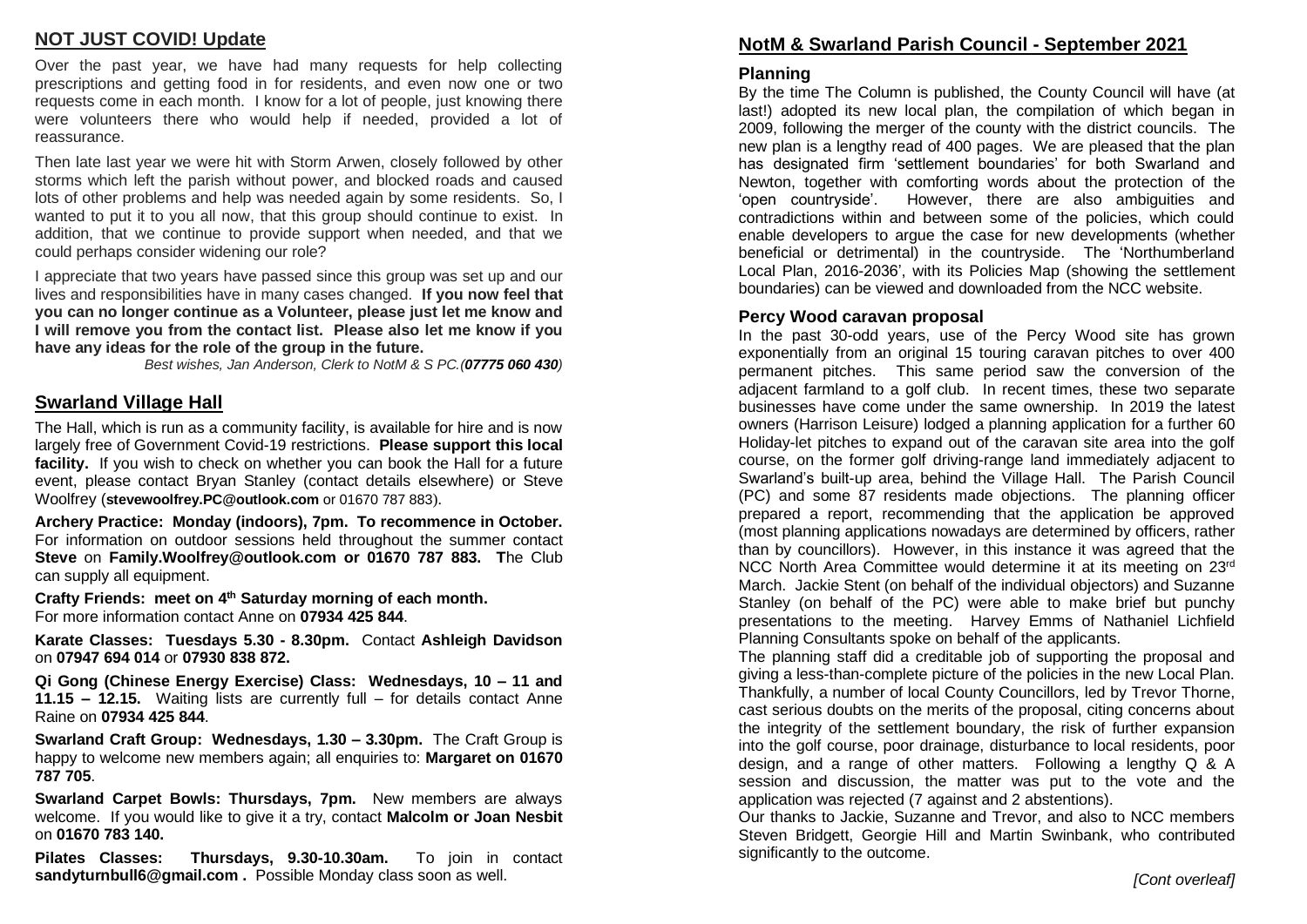#### *[PC Update cont]*

#### **Road safety**

We were pleased to see that the installation of the road safety measures at Swarland School are progressing and that 40mph signs have been introduced all along Leamington Lane. Meanwhile, NCC officers are still pursuing the issue of the state of Swarland's back-roads. As we have previously reported, few of these roads are 'adopted' as highways maintainable at public expense. However, they are owned by NCC, they have been dedicated as public highways and some parts were brought up to an adoptable standard in the 1990s (but have since been neglected), and most sections are now in a lamentable condition. In 2006, NCC resolved to improve and then adopt each section of the road in phases, to be funded from its Highways budget, but there is no sign that this has ever been implemented.

#### **Community litter-pick**



Thanks to those who helped with the annual litter pick on Sunday 20th March, which was coordinated by Greg Anderson, with help from Rob Brotherton and his tractor.

We had a good haul on the day even though one resident in particular regularly does her own clean-up around Swarland.

**PC Clerk, Jan Anderson** *janandersonpc@gmail.com* **or 07775 060 430. PC website: newtononthemoorandswarlandparishcouncil.org.uk .** 

## **Newton on the Moor Jubilee Hall – Easter Coffee Morning**

Do come & join us on **Saturday 9th April,** from 10.00 to noon, when we shall be offering coffee, cakes and an Easter raffle. We are now able to offer gluten-free cakes to those who need them. As usual there will be plenty of cakes to take home with you after the event.

The next Coffee Morning will be on Saturday 14<sup>th</sup> May. All are welcome.

*Alison Gallico*

## **Recycling, Wants & For Sale Corner**

Why not recycle your unwanted items through The Column? Recipients of free items can make a donation towards this newsletter's running costs. Items for sale? – If successful, the seller can make a similar donation.

**♦ ♦ ♦ ♦ ♦ ♦ ♦ ♦ ♦**

## **Nancy Smith 1930 – 2022**

Many people in our local area have been saddened to learn of the death of Nancy, who died on 1<sup>st</sup> February at the age of ninety-one.

As Nancy Wheatley, she grew up in Swarland, moving here with her parents, who were Settlers, and her younger brother, first to a flat in what remained of the Hall, and then – on her sixth birthday – into the newly built, pink washed house on Park Road, which was to be her home for the rest of her life.

Although Nancy had been in a care home during the last three years, she was always interested in what was going on in the village where for so long she had been a well-known member of the community.

She attended the local school, walking to Newton on the Moor each day until the new School was built at the cross-roads in 1937. In 1941, she 'passed the Scholarship' examination and subsequently attended the Duchess's County Grammar School for Girls.

On leaving school, Nancy entered the Civil Service, and worked in the Inland Revenue offices in Alnwick and Morpeth, where she remained after her marriage to Robert Smith until she had her family of two sons. A few years later, she attended the Teacher Training College in Alnwick Castle, and on qualifying she began work at Felton School and remained there until her retirement.

Music was a big part of Nancy's life, from her teenage years when she played the harmonium for Sunday evening services in the still standing chapel at Swarland Hall, to the decades during which she was the organist at Felton Parish Church.

She was also an active participant in the Swarland pantomime, where her role as the Fairy was legendary.

Nancy had a great sense of humour, and was very popular in her wide circle of friends. She could remember people and events from throughout her long life, and as an avid 'crossword puzzler', did her best to preserve her memory.

She also had a deep Christian faith, which sustained her through the many darker times which she faced during her life.

We will miss her . . . and the village has lost a great and wellrespected character.

> **Deadline for items for the June issue of The Column: Thursday 26 th May 2022.**

**♦ ♦ ♦ ♦ ♦ ♦ ♦ ♦ ♦**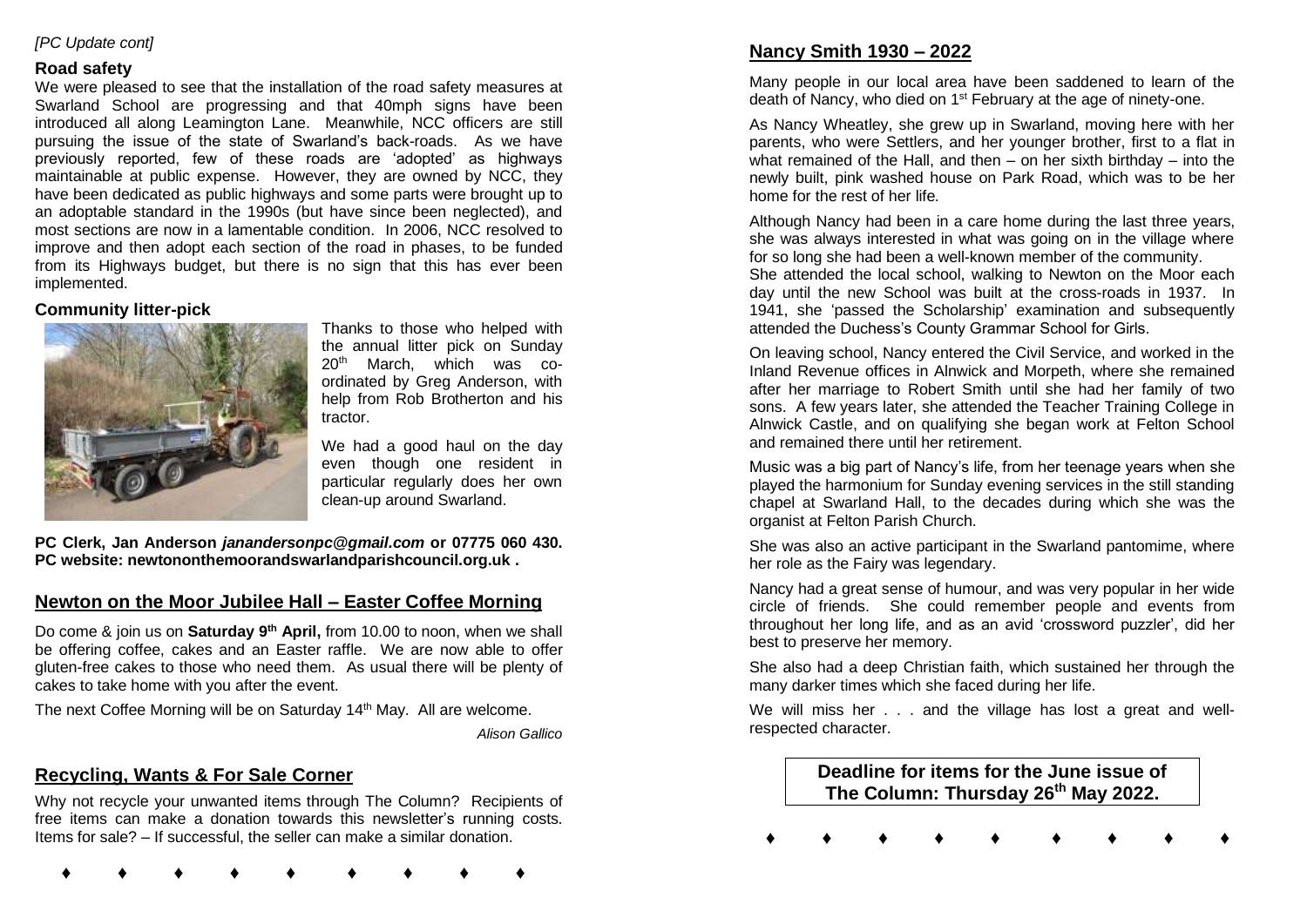## **'Rewilding' your garden**

Why the inverted commas? Because 'rewilding' and 'biodiversity' are fast becoming words that cause people to sigh heavily and roll their eyes. And in any case, how wild can we be in our increasingly suburban villages? However, there's no doubt that species numbers are declining dramatically. For example, up to 10 years ago, our garden was daily full of hoverflies and ladybirds in midsummer; now we're lucky if we see half a dozen in a week. So, the more we can do to help increase the populations of insects, birds, mammals, worms and other creatures of the soil, plants and fungi, the better – we're interdependent. One of the priorities of Swarland and NotM Against Climate Change (SNAC) is to encourage some rewilding of our gardens, so here are a few suggestions:

**Go a bit wild with your lawn.** Lawns are one of the biggest features of many gardens, but if they're kept very short, they're of little value to wildlife. Can you find a patch that you're willing to leave uncut, especially during May, June and July? If you live in an older property, you're likely to find Early Purple Orchids, Self-heal, Cowslips, Bird's-foot Trefoil and Loosestrife appearing along with the buttercups, daisies and clover. But even in a newly turfed garden, you can sow plug plants of native wildflowers – see suppliers such as Naturescape.

**Just add water.** If you don't already have a pond or a naturally wet area, you can find plenty of advice online to help you create even very small ponds that will encourage frogs and toads to spawn, newts and dragonflies to breed, and provide a swimming pool and hatchery for pond insects such as whirligig beetles and skaters.

**Try not to dismiss plants as just weeds!** They have a role to play as part of our natural flora that has evolved over millennia. Thus, Red Admiral, Small Tortoiseshell, Painted Lady and Comma butterflies need nettles to lay their eggs and feed the caterpillars, while the Orange Tip needs Garlic mustard, Lady's Smock and Honesty. Granted, you'll think twice about letting brambles or dandelions take over, but do think twice before hoicking out all 'weeds'.

**Location, location.** Success means the right plant in the right place. Meadow flowers need poor soil and plenty of sun, whereas those of us who have trees (such as Swarland's protected tree belt) can add insect-friendly (and therefore bird-friendly) shade-lovers: White and Red Deadnettle, Primrose, Campion, Foxglove, Violet, and Snowdrop, and cultivated plants such as Hostas.

Let it rot. Decaying matter, from leaves to fallen tree trunks, is vital to allow fungi (nature's recyclers) and insects to flourish, and also eventually returns goodness to your soil. Nothing is wasted, and little piles of small branches, twigs and dead leaves create hibernation facilities for hedgehogs and toads.

**Get involved in SNAC** so that as many of us as possible work to achieve our projects. See the new website for details: **www.snac.online** .

**Read all about it:** One of the most comprehensive and readable books on the subject is *Wildlife gardening* by Chris Baines, 2016. And visit the Wild About Gardens website – a joint venture between the RHS and the Wildlife Trusts.

*Suzanne Stanley on behalf of SNAC*

## **Swarland Moor Local Heritage Group**

It has been a slow start to 2022 for the group, as unfortunately due to Covid-19 both the February and March meetings were cancelled. Both talks, Chillingham Wild Cattle and Lindisfarne Castle renovations, will be rearranged next season.

On the **12th April Eleanor George** will be giving a talk on **the Smith family of Thirston House in West Thirston**, which I am sure will be both interesting and informative. The meeting will take place at Swarland Club at 7.30.

New members and guests are all welcome. We meet at The Swarland Club at 7.30 on the second Tuesday of the month. Further information and updates can be found on our Facebook site or by emailing: **swarlandmlhg@gmail.com** .

*Lesley Selfe*

## **Coquet Concert Band**



The Coquet Valley's own concert band is getting back to rehearsing this year's programme of challenging and varied music, following successful concerts in Felton, Rothbury and Acklington towards the end of 2021. The diary for 2022 is beginning to fill up so look out for one of our performances near you. Better still, be part of the music making!

If you play a brass or woodwind instrument to Grade 5 standard or above, why not come and join us on a Wednesday evening in Swarland Village Hall.

Contact us via email **coquetconcertband@gmail.com** or via our Facebook page.

## **Newton on the Moor Carpet Bowls Club**

The Club meets on Tuesday evenings in the Jubilee Hall and would welcome new members. We have members' evenings and occasional matches. No experience necessary and coaching is available. Contact **John Cowen** on **07717 700 011** for more information.

> **Deadline for items for the June issue of The Column: Thursday 26 th May 2022.**

**♦ ♦ ♦ ♦ ♦ ♦ ♦ ♦ ♦**